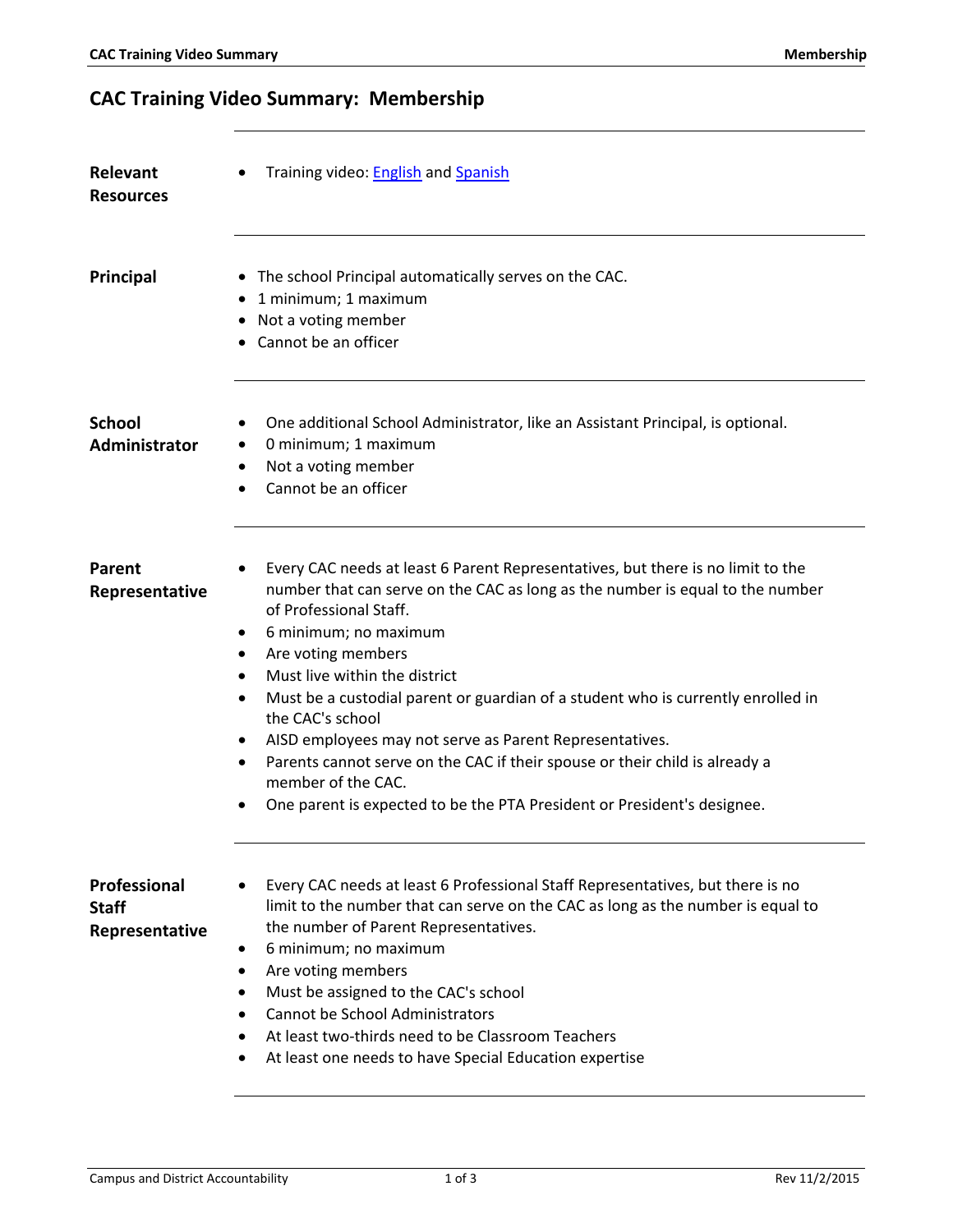| <b>Classified Staff</b><br>Representative                 | 1 minimum; 2 maximum<br>٠<br>Are voting members<br>٠<br>Must be assigned to the CAC's school<br>٠<br>Examples of Classified Staff Representatives include clerical staff, custodial staff,<br>$\bullet$<br>and cafeteria staff.                                                                                                                                                                                                                                                                                                                                                               |
|-----------------------------------------------------------|-----------------------------------------------------------------------------------------------------------------------------------------------------------------------------------------------------------------------------------------------------------------------------------------------------------------------------------------------------------------------------------------------------------------------------------------------------------------------------------------------------------------------------------------------------------------------------------------------|
| Community<br>Representative                               | 1 minimum; 1 maximum<br>٠<br>Is a voting member<br>٠<br>Must live within the district<br>٠<br>Must be 18 years of age<br>$\bullet$<br>Cannot be an AISD employee<br>٠<br>Cannot be a parent of a student currently enrolled at the school<br>٠<br>Cannot be the same person as the Business Representative<br>٠<br>Examples of Community Representatives include non-custodial grandparents,<br>college students, and members of local groups.                                                                                                                                                |
| <b>Business</b><br>Representative                         | 1 minimum; 1 maximum<br>Is a voting member<br>$\bullet$<br>Does not necessarily have to be a business owner, but must be able to speak on<br>٠<br>behalf of a business<br>Does not need to live or work within the district<br>٠<br>Can be a parent<br>٠<br>Cannot be the same person as the Community Representative<br>٠<br>Examples of Business Representatives include a business owner in the school<br>٠<br>neighborhood, a manager of a local business, or a representative of a non-profit<br>organization.<br>Government agency employees may not serve as Business Representatives. |
| <b>Student</b><br>Representative                          | High School: 2 minimum; 2 maximum<br>$\bullet$<br>Middle School: 0 minimum (though highly encouraged); 2 maximum<br>Are voting members<br>٠<br>Cannot serve if their parent or sibling is already a member of the CAC                                                                                                                                                                                                                                                                                                                                                                         |
| <b>PTA President or</b><br>President's<br><b>Designee</b> | Automatically serves on the CAC<br>Is a voting member                                                                                                                                                                                                                                                                                                                                                                                                                                                                                                                                         |